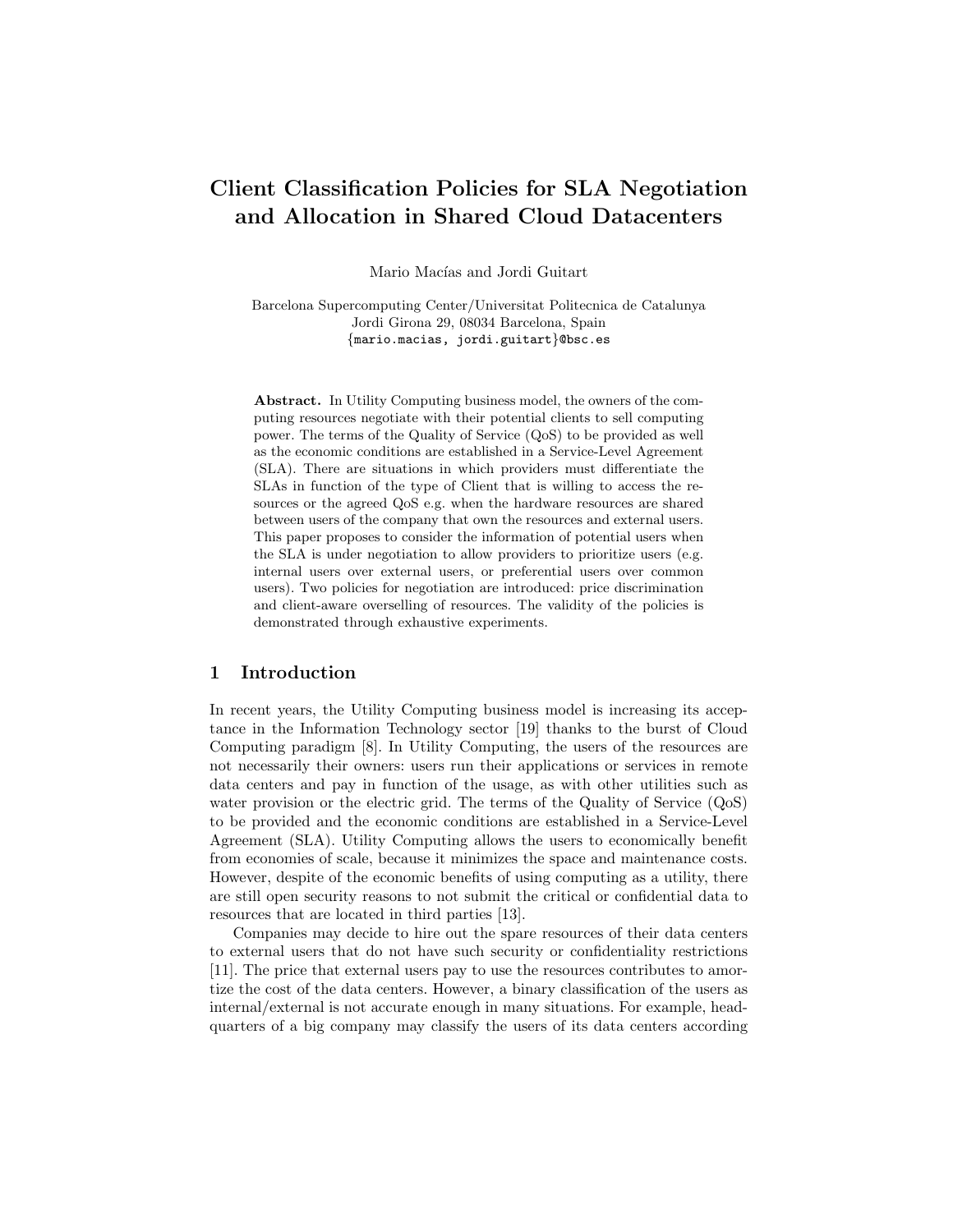to different levels: users from the headquarters that owns the resources are completely internal, users from other companies are completely external, and users from other headquarters of the same company have an intermediate range. Even multinationals could define more degrees of proximity for headquarters in the same country and headquarters in other countries. Whilst completely external users pay a fee and completely internal users use the resources for free, the users in between would pay a reduced fee that does not report profit, but encourages each location to only use resources from external locations when strictly necessary.

Another example of intermediate users are users from trusted entities that decide to share their computing resources for sharing risks and dealing with peaks of workload without the need of overprovision resources. Examples of trusted entities are different companies from the same business cluster [17].

Clients may be classified according to other criteria. Many service providers classify their clients according to the QoS that they have purchased. For example, Spotify [5] is an online music provider that classifies its clients in three categories (free, unlimited and premium) according to their monthly fee. The higher the fee the more services and QoS: unlimited streaming hours, highest quality of sound, available downloads, etc. The provider must consider the purchased QoS when allocating the resources.

The usage of the resources by external users can affect the QoS of internal users if the SLAs do not reflect priorities between clients in terms of pricing or allocation of resources. This paper suggests applying Client Classification to keep high QoS to internal users or users with high QoS requirements. Client Classification considers the information about the users when giving them access to the resources and prioritizes some SLAs according to two criteria:

QoS that the users are willing to acquire: the higher the QoS the higher the price. This is the traditional classification of services in Utility Computing.

Affinity between the client and the provider: clients from the same company as the provider or from entities that have a privileged relationship with the provider can hire the services at better prices, better QoS, or any other privilege. This novel approach was devised with the success of Cluster and Grid Computing, in which organizations share part of their resources with users from other organizations. By prioritizing users to which there is high affinity, organizations can ensure that their internal users will have enough resources or QoS when there is a peak of external demand.

According to previous considerations, our contributions are:

- 1. Proposal of new approaches to perform Client Classification in pricing and SLA allocation policies.
- 2. Demonstration of the validity of the model through fine-grained experiments that demonstrate how a provider can reach its Business-Level Objectives (BLO) without penalizing its internal users or external users with priority SLAs. The results are evaluated in terms of revenue and proportion of priority users in the system.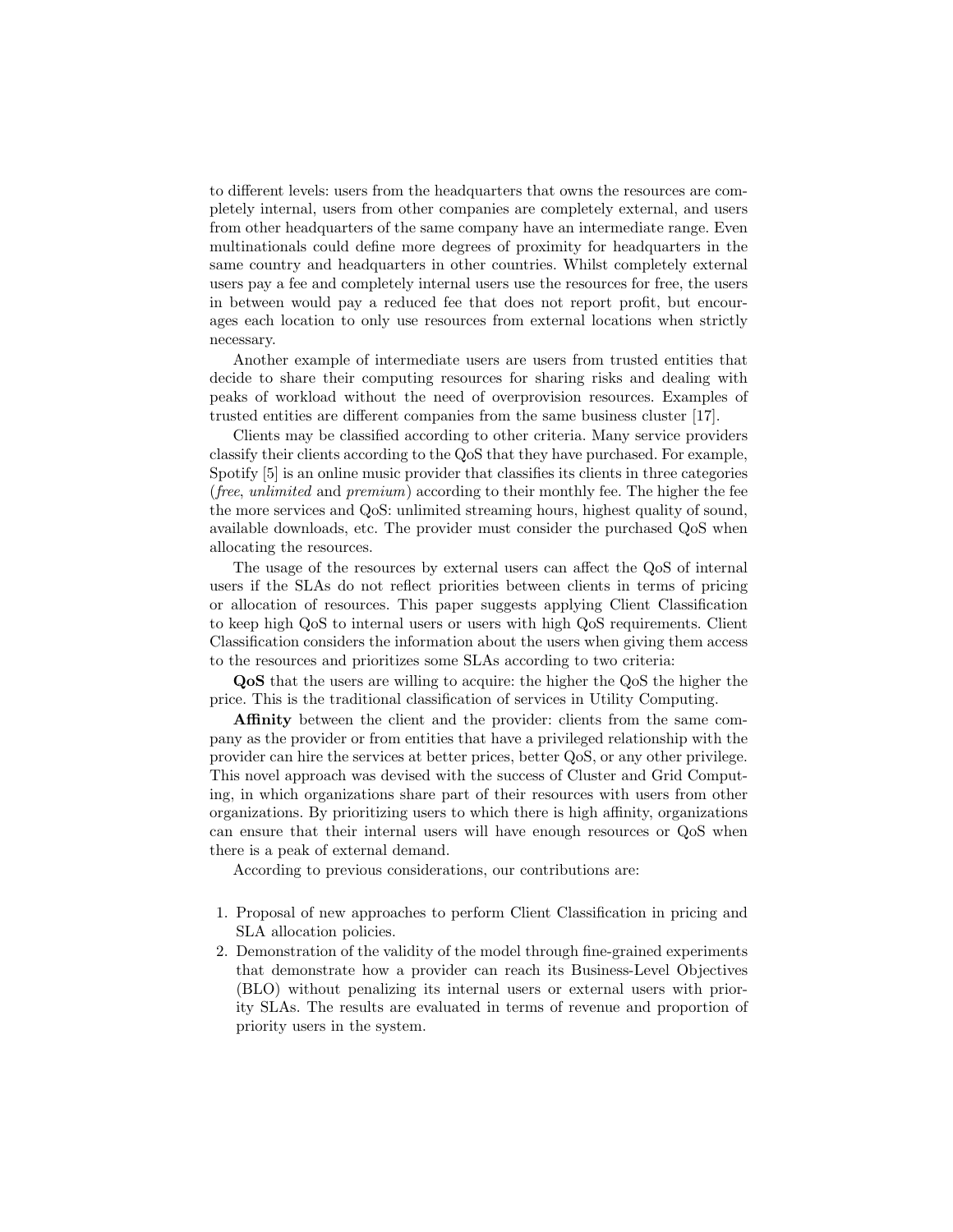We propose policies to allocate SLAs by pursuing a main BLO: users differentiation according of their Affinity/QoS relationship with the provider. In addition, our model also considers the economic profit as secondary BLO when negotiating the SLAs: prices at peak hours are higher than prices at off-peak hours for all the users. In that way, costs are amortized faster and companies are encouraged to move part of their tasks (such as resource-intensive unattended batch executions) to hours with low demand, such as the late night.

The experiments have been performed with the Economically Enhanced Resource Manager (EERM) simulator [4]: a customizable Cloud market simulator that applies several Business policies and allows users to define new policies as JBoss Drools rules [3].

The remainder of this paper is structured as follows. After the discussion of the related work, Section 3 describes the scenario in which Client Classification is applied: its participants and some preliminary definitions. Section 4 introduces the proposed rules for Client Classification: their motivation and their concrete implementation. Next, Section 5 describes the simulation environment and shows the experimental results that demonstrate the validity of the rules. At the end, Section 6 describes the conclusions of this paper and states the future research.

# 2 Related Work

In this paper, we extend part our previous work in Negotiation Models [16] and Rule-Based SLA Management for maximizing BLOs [15]. Previous work introduced several policies for maximizing the revenue of providers in Cloud Computing Markets [9,14]: dynamic pricing, overselling of resources, dynamic scaling of resources, migration of Virtual Machines (VMs), etc. This paper introduces rules that are essentially similar, but focused in Client Classification from the provider side.

Many previous works classify SLAs by considering the client information. The innovation of this paper relies on the proposal of new rules for price discrimination and client-aware overselling of resources, and their exhaustive evaluation in terms of revenue, client affinity, QoS, and SLA fulfillment. In addition, whilst related works tend to classify users in function of their internal/external condition, this paper defines them in a continuous range between 0 (lowest preference) to 1 (highest preference).

Client Classification is a usual practice in many businesses, such as banking services [2]. These businesses categorize clients in function of their size, budget, etc. and establish policies that define clearly the priorities of the clients, their protection level, their assigned resources, Quality of Service, etc. In Cloud Computing, Amazon Elastic Computing Cloud (EC2) provides a set of predefined VM instances [1], each one with different performance profiles (CPU load, Memory, etc.), but a fixed Quality of Service: they promise that their machines have an annual availability of 99.5%. This approach may be economically suitable for huge resource providers, but not for smaller providers. With this paradigm, small providers should overprovision resources for minimizing risks and provide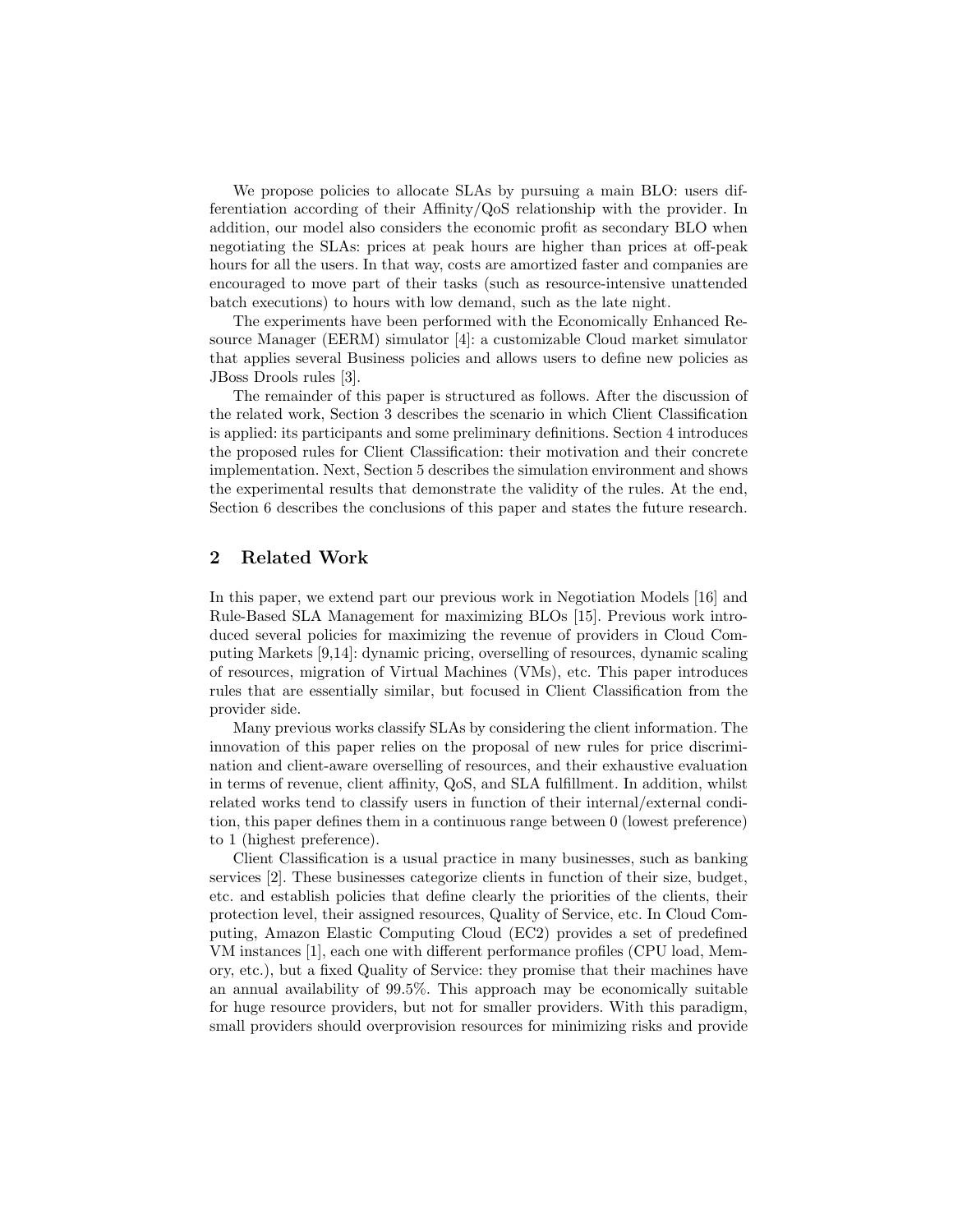high availability. We try to channel the risk to the SLAs with the lowest priority according to the defined BLOs. In case of SLA violation, the Clients will receive an economic compensation proportional to the seriousness of the violation.

Previous papers introduced some policies similar to those introduced in this paper. Sulistio et al. [22] propose overbooking strategies for mitigating the effects of cancellations and no-shows for increasing the revenue. The overbooking policies used in this paper consider in addition the possibility of under-usage of the reserved resources of the client. Dube et al. [10] establish different ranges of prices for the same resource and analyze an optimization model for a small number of price classes. Their proposal is similar to our proposal about establishing Gold, Silver and Bronze ranges and optimizing their QoS performance giving priority to the contracts that report the highest economic profit. We extend this work by combining the QoS ranges with several other policies, such as Price Discrimination. Another main difference between this paper and the work from Sulistio et al. [22] and Dube et al. [10] is that the main BLO of our work is the Client Classification instead of the Maximization of the Revenue.

Püschel et al. [18] propose a scheme for Client Classification by means of price discrimination, different priorities in job acceptance and differentiation in Quality of Service. They adopt the architecture of an EERM. The EERM supports the optimization of SLA Negotiation and Management by dealing with both economic and technical information of Cloud Computing Markets. In addition, this paper extends the research of Püschel et al. [18] in Client Classification with the extension and detail of the policies, and deeper validation of them by means of a tailored simulation of Clients, Cloud Market, EERM, and Resource Fabrics.

# 3 Preliminary definitions

A Cloud Market has two main actors: Clients and Providers. Clients try to buy resources in the Market to host their services, by sending offers to providers to start a negotiation. Each provider owns a set of  $N$  physical machines. Each physical machine can host several VMs that execute single tasks, such as Web Services or Batch Jobs. The QoS terms of a task are described in  $SLA =$  ${Rev(vt), C, \overrightarrow{S}, \Delta t}:$ 

–  $Rev(vt)$  is a revenue function that describes how much money the provider earns after finishing correctly or incorrectly a task.  $vt$  is the amount of time in which the provider has not provided the agreed QoS to the client. Let MP be the Maximum Penalty (can be seen as negative revenue: lower MP implies higher penalties),  $MR$  the Maximum Revenue,  $MPT$  the Maximum Penalty Threshold, and MRT the Maximum Revenue Threshold, Equation 1 describes the revenue function. If  $vt < MRT$  the SLA is not violated (0) violations); if  $vt > MPT$ , the SLA is completely violated (1 violations).  $MPT > vt > MRT$  implies a partial violation ( $\frac{vt-MRT}{MPT-MRT}$  violations).

$$
Rev(vt) = \frac{MP - MR}{MPT - MRT} (vt - MRT) + MR \tag{1}
$$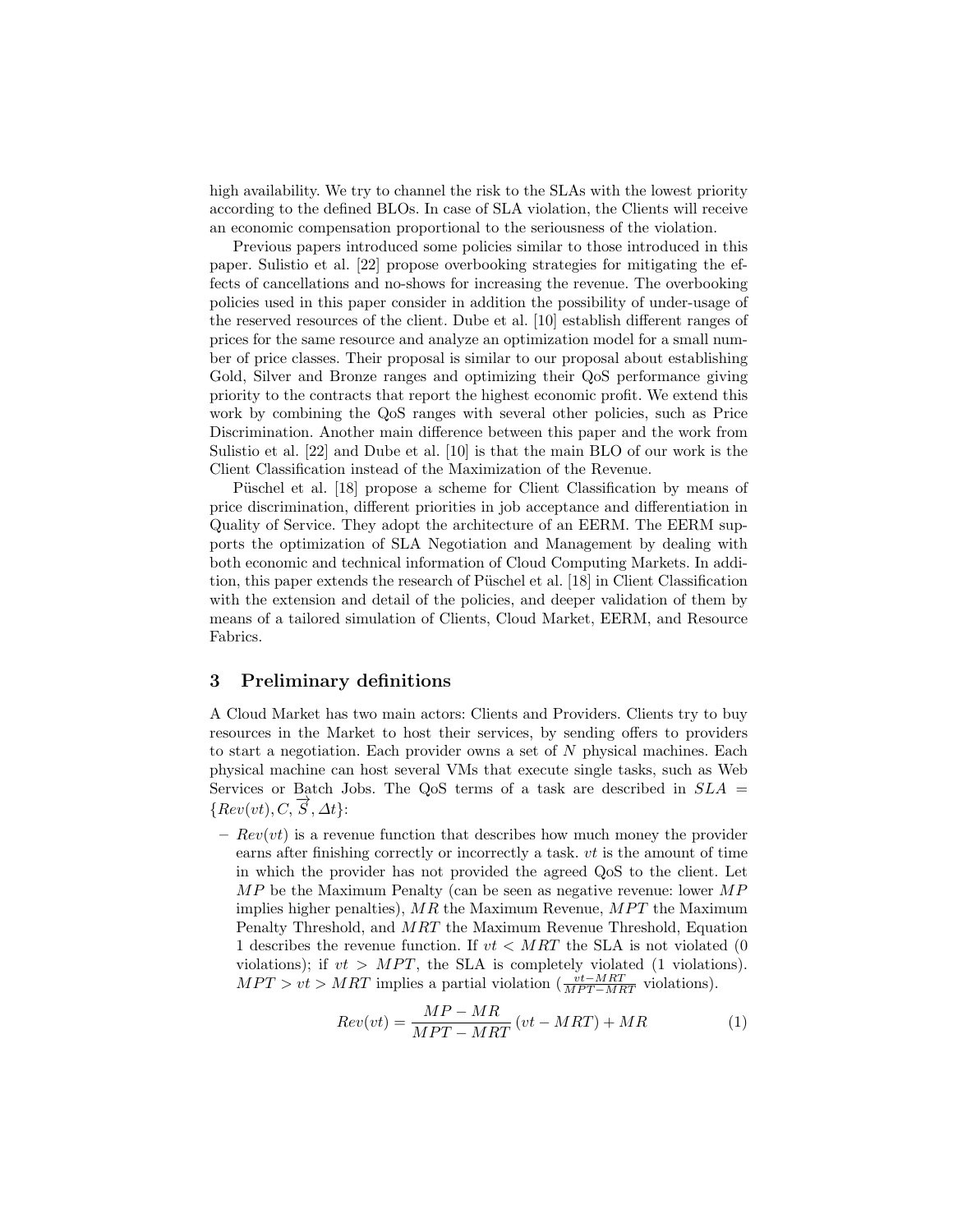This equation allows a grace period where the provider can violate the SLA without being penalized. When  $vt$  surpasses the  $MRT$  threshold, the revenue linearly decreases (see Figure 1) in function of  $vt$ . The Maximum Penalty MP is defined for avoiding infinite penalties. Client and provider can negotiate the values of  $MRT$ ,  $MR$ ,  $MPT$ ,  $MP$  for establishing different  $QoS$ ranges for the clients, which report different revenues and penalties for the providers [16].

- C is the client information. Let *id* be the client identifier and  $\overrightarrow{CD}$  a vector that handles the description of the client, then  $C = \{id, \overrightarrow{CD}\}\.$  The information contained in  $\overrightarrow{CD}$  must be decided by the System Administrator and applied consequently in the policies.
- $\overrightarrow{S}$  describes the QoS of the purchased service: throughput, response time, and so on.
- $\Delta t$  is the time period requested to allocate the task.

The revenue function  $Rev(vt)$  (as well as all the revenue figures in the evaluation) subtracts the penalties from the incomes, so it indicates how profitable is the allocation and execution of a SLA with a given set of policies. However, it does not indicate the provider's net benefit because it does not consider other costs, such as infrastructure maintenance.



Fig. 1: Revenue of a SLA in function of the violation time (Equation 1)

#### 3.1 Client Classification criteria

We propose the classification of clients according to the **priority** that the provider assigns to them. This priority can be described using two different criteria:

Client Affinity: The affinity (aff  $\subseteq$  [0, 1]) measures how the client is related to the provider. For example, aff = 1 for a completely internal user; aff =  $0.25 \sim$ 0.75 for a client from a company with privileged relationship with the provider (e.g. in the same business cluster);  $\text{aff} = 0$  for a completely external client. The calculation of the affinity may be different among different providers, depending on their business goals. How affinity is calculated is not important in this paper: the main topic is how to discriminate clients in function of their affinity.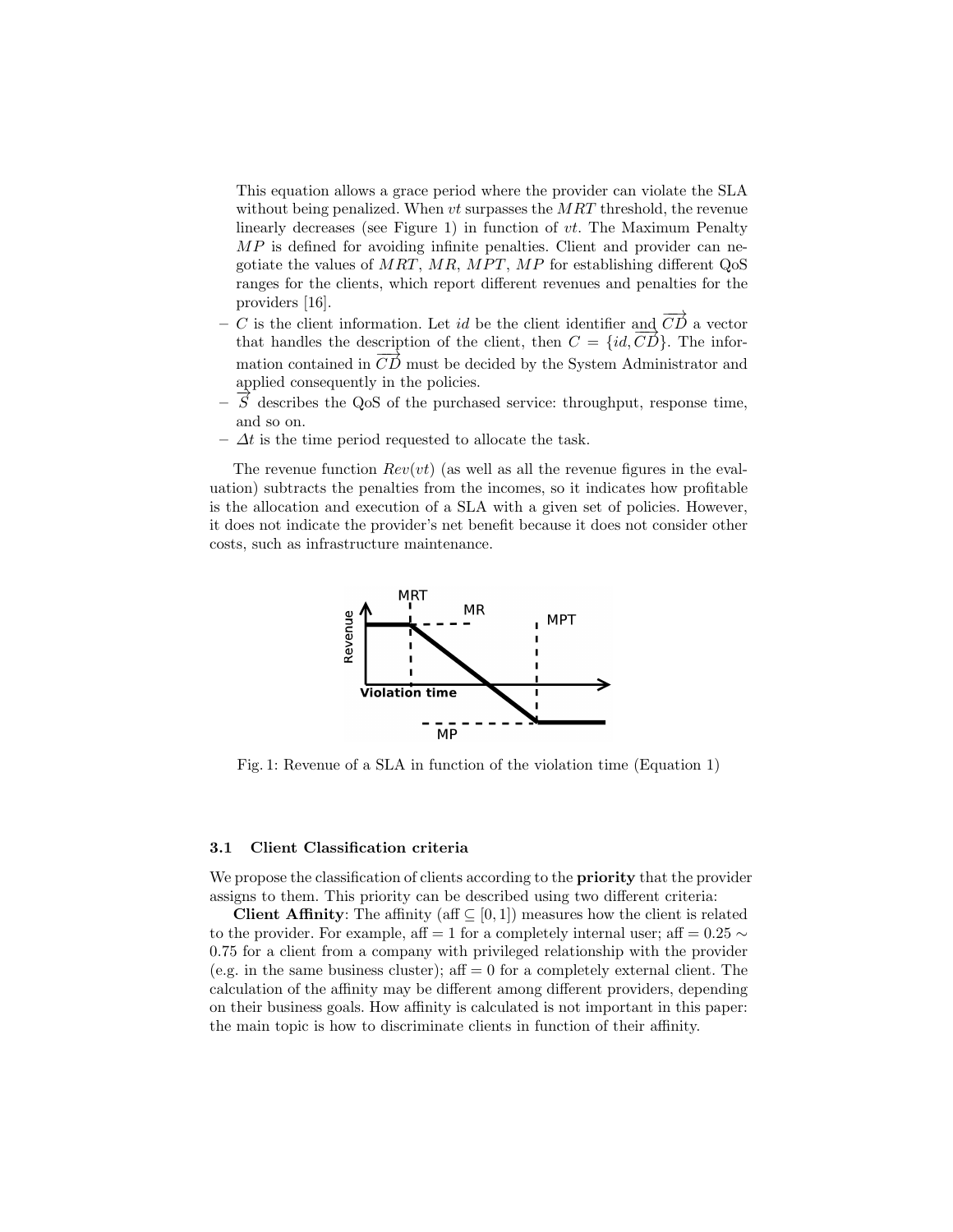Quality of Service: The same Cloud provider could host critical tasks and tasks that can tolerate lower QoS. For example, e-commerce applications may need extra QoS guarantees to avoid losing money on service unavailability. It is reasonable to allow critical clients to buy extra QoS guarantees at higher prices, and keep cheap prices (but fewer QoS guarantees) for non-critical tasks. The different ranges of QoS are defined by establishing different values for MRT, MR, MPT and MP in Rev(vt) (Equation 1). We define three ranges of  $\text{QoS}$ , in descending order: Gold, Silver, and Bronze. The higher the QoS range, the higher  $MR$  and the lower  $MP$ ,  $MRT$  and  $MPT$  (lower values of these three values imply higher penalties).

The policies for Client Classification are applied when the SLAs are negotiated between client and provider and allocated by the provider: the EERM gives priority to users to which the provider has high affinity when providing access to the resources by applying policies for Price Discrimination and Overselling of Resources.

#### 4 Applying Client classification in negotiation time

To facilitate the reading of this paper, the names of the policies have been abbreviated according to the next notation:  $PolicyName<sup>PriorityType</sup>$ .  $PolicyName$ is an abbreviation of the policy name. The abbreviations of all the policies are shown below, enclosed in parentheses next to their names. PriorityType is an abbreviation of the magnitude that is used for calculating the priority of the client: the affinity  $(Aff)$  or the Quality of Service  $(QoS)$ . When the policies for Client Classification are compared with policies that prioritize the maximization of the revenue, the abbreviation for this last priority is  $RM$  (Revenue Maximization). As example, Price Discrimination policies that apply discount to clients according to their affinity are notated as  $PrDsc^{Aff}$ .

The proposed policies are:

Price discrimination (PrDsc): The price of a task varies in function of the time slot, the workload of the resources of the provider, and the amount of resources required for providing the agreed QoS [16]. In addition, we propose to apply discounts to clients proportionally to their affinity.

Overselling of Resources (Ovrs): Clients do not always use all the resources that they buy. In consequence, the spare resources are resold to other clients according to their priority. This policy will increase both the revenue of the provider and the average priority of the clients in the system.

#### 4.1 Price Discrimination (PrDsc)

In our previous works, providers dynamically establish the prices for maximizing their revenue. They ask for high prices when the workload is high (peak hours) and low prices when it is low (off-peak hours) [16,15]. This maximizes the profit by attracting clients when the system is idle and maximizing prices when the demand is high.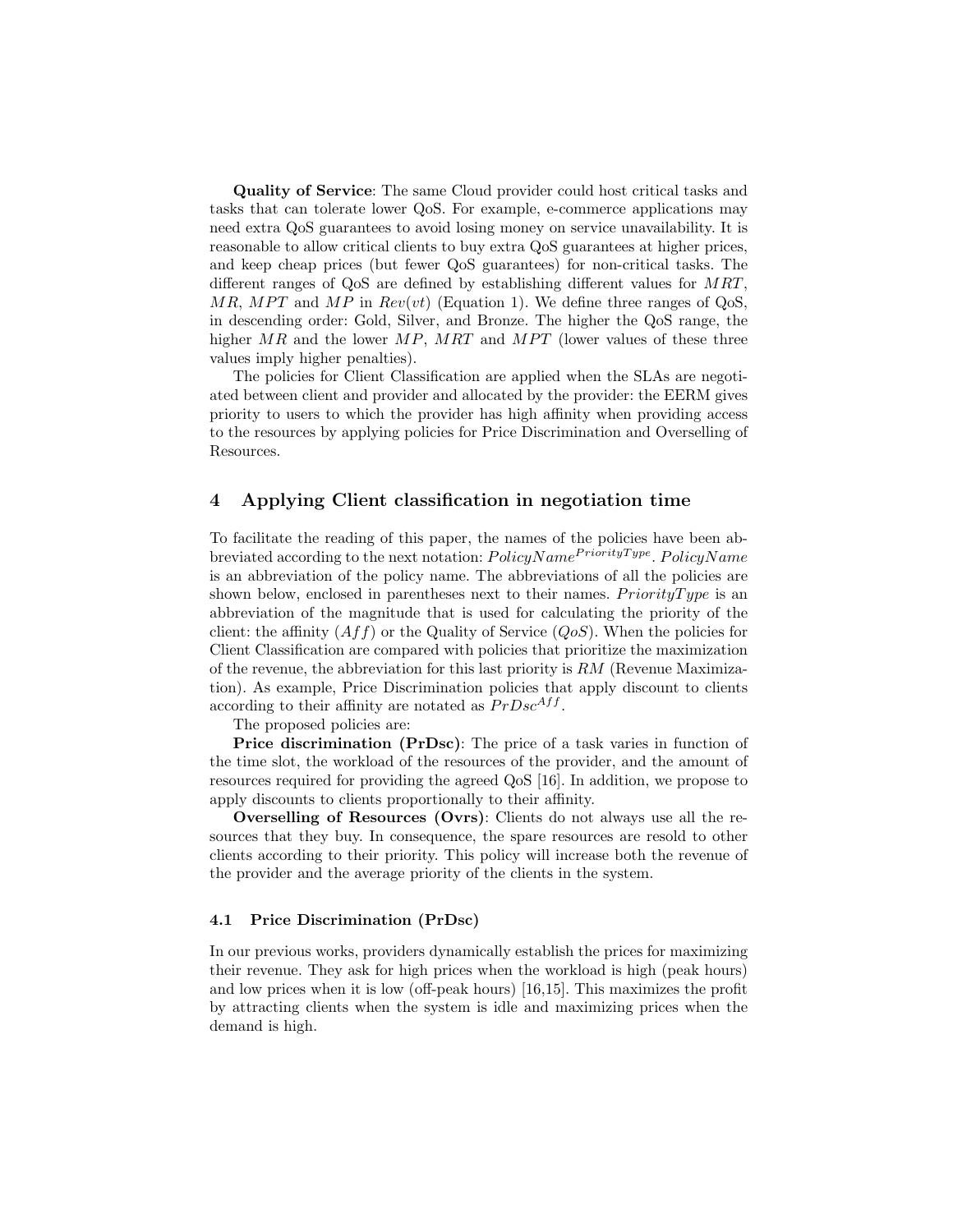$PrDsc^{Aff}$  policy is built on top of the  $PrDsc^{RM}$  policy: after calculating the best resource allocation for maximizing the economic profit according to the Dynamic Pricing policies introduced in our previous works  $(PrDsc^{RM})$  [16,15], the calculated revenue is multiplied by  $(1 - af finity)$ . This allows users with some affinity to receive a discount that is proportional to their affinity. This policy combines Client Classification with Revenue Maximization as a secondary BLO and always considers affinity as the main priority. Multiplying price by  $(1-af finity)$  will linearly prioritize users (a user whose affinity is 1 will have the double of priority than a user whose affinity is 0.5). However, other distributions such as  $(1 - af finity^2)$  could be considered in function of the provider policies.

The  $PrDsc^{QoS}$  policy is not considered because it would not have sense: Gold tasks must not be cheaper than Silver tasks, and Silver tasks must not be cheaper than Bronze tasks.

### 4.2 Overselling of resources (Ovrs)

Sometimes the clients do not use all the capacity that they have reserved because they tend to slightly overprovision the required computing resources that they finally use. Thanks to Cloud Computing elasticity mechanisms, the overprovisioning required by clients is very low [12]. However, the summation of the spare resources of all the clients may be sold to other clients to increase the resources usage.

We propose the sale of capacity that has been sold previously but the client is not using: when a client negotiates a SLA and there are not enough resources to allocate it, the scoring function in Equation 2 is calculated over the set  $j = \{1...N\}$  of N physical machines. The physical resource j with the highest positive score is selected as candidate for executing the task and the  $PrDsc$  policy is triggered for establishing a price. If there are not physical resources whose score is positive, the job is rejected.

$$
score_j = 1 - \frac{\int_{t_i}^{t_f} R'_{used}(t) + R_{req}(t) dt}{\int_{t_i}^{t_f} R_j(t) dt}
$$
\n(2)

The terms of Equation 2 are described herewith:

- $-R_{rea}(t)$  is a constant function that represents the amount of bottleneck resources requested in the SLA under negotiation.
- $-R_i(t)$  is a constant function that represents the amount of bottleneck resources in the physical resource  $i$ .
- Let  $R_{used}(t)$  be a prediction of the bottleneck resources that the SLA under negotiation will use; let  $\delta \subset [0, 1]$  be the maximum percentage to penalize or unpenalize the predicted workload in function of the client priority  $P$ . The priority-corrected prediction is defined as  $R'_{used}(t) = (1 + \delta - 2\delta P)R_{used}(t)$ . The prediction of the used resources is artificially increased when the priority of the client that negotiates the SLA is low and artificially decreased when the priority is high.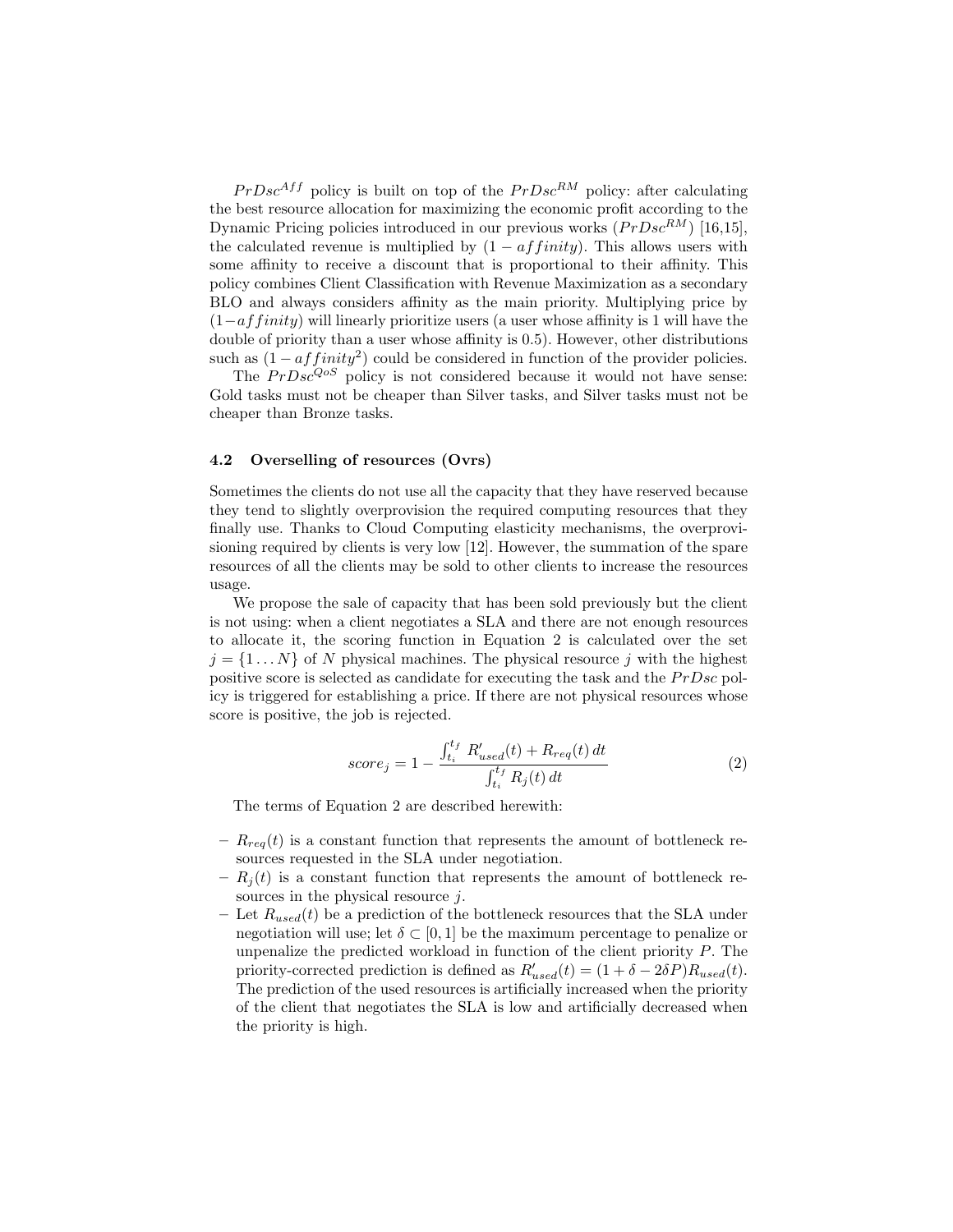The amount of resources used by services at a given time can be obtained from monitoring information. The prediction of resource usage for a given service  $(R_{used}(t))$  can be calculated statistically or by several Machine Learning algorithms [20] from the monitoring information. In this paper, we use the CPU usage from Resource Monitoring because it is the bottleneck resource for the majority of services to be executed in the Cloud Provider. Equation 2 is abstract enough to allow using any other type of resource, such as memory or network bandwidth.

The corrections made in  $R'_{used}(t)$  will motivate a higher acceptance of clients to which the provider has high affinity. As example,  $\delta = 0.4$  in the experiments. This value is only chosen for showing the tendency of the graphs. Higher values of  $\delta$  would decrease the revenue and increase both the average affinity and the number of SLA violations. Lower values of  $\delta$  would have the opposite effect.

#### 5 Experimental results

This section describes the experimental environment and its configuration values. We have used the EERM Simulator [4] to execute and evaluate the policies that are introduced in this paper. The EERM Simulator is a fine-grained Cloud Market simulator, which simulates the complete cycle of a Cloud Resource sale and execution: services discovery, SLA negotiation process between provider and client, execution of web services or batch jobs and monitoring of the resources. It supports many features of Cloud Computing, such as elasticity of resources or migration of VMs. In addition, it integrates the Drools [3] Rule Engine to configure the SLA allocation and management policies in function of the BLOs (e.g. the Client Classification policies described in this paper).

The advantages of using a simulation environment instead of real machines is the possibility of generate more data with fewer resources in less time, so the evaluation is more accurate. For every experiment, a total of 64 CPUs working during a week have been simulated using real web workloads to acquire statistically representative data.

#### 5.1 Simulation Environment

The constant values and the parameters of the simulation described are arbitrary because there are no real market traces to extract data from. Different real market scenarios could require different values, but the contribution of this paper is to show how Client Classification reports benefit qualitatively but not quantitatively. In other words, the paper shows how a given policy can improve the average affinity of the clients that use the system but not whether its values are optimum, because they would vary in function of the market status. In our future work, the provider will automatically adjust its parameters for self-adapting to changing market environments.

A Cloud Market has two main actors: Clients and Providers. Providers offer VMs of variable sizes. Clients try to buy resources in the Market to host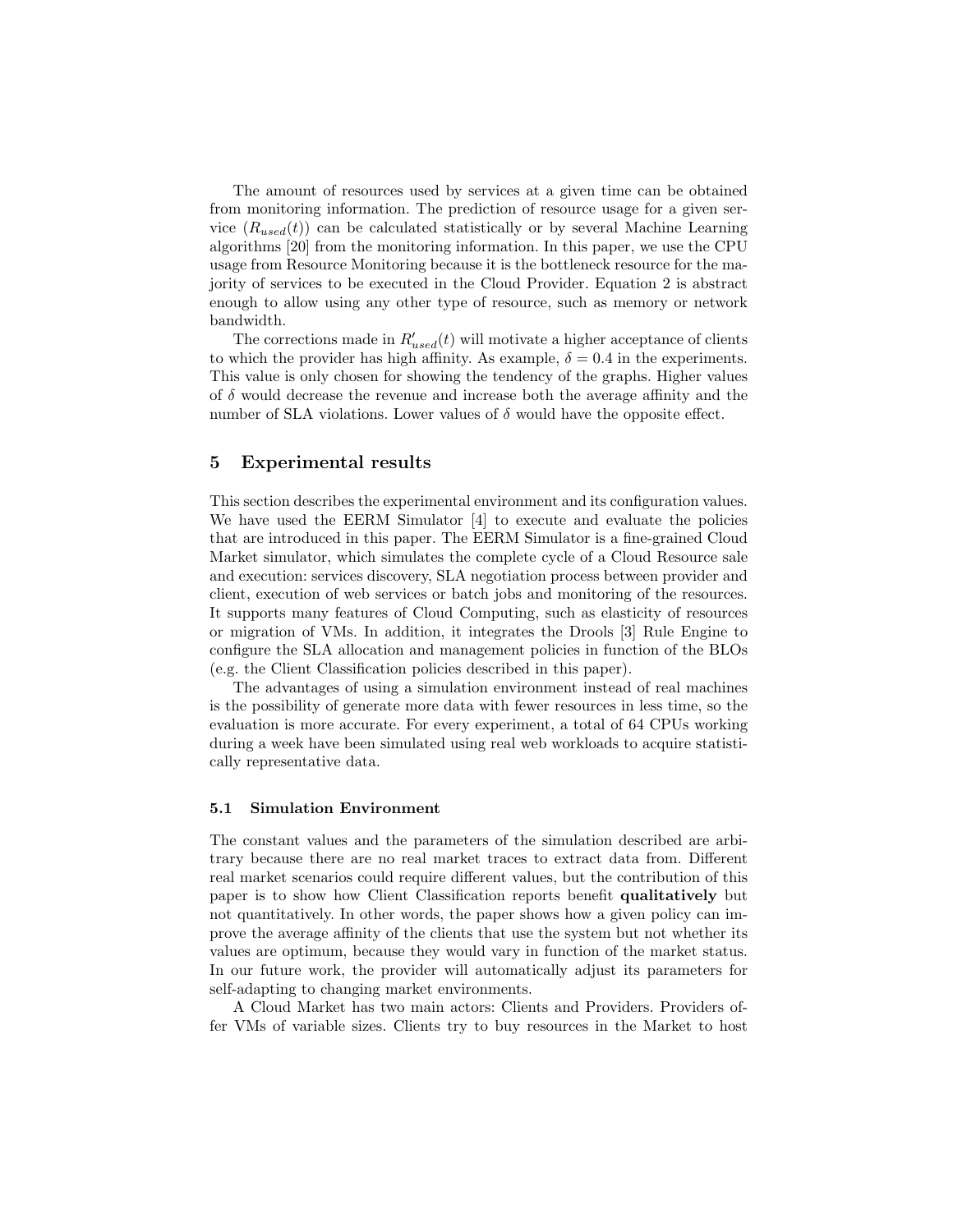

Fig. 2: Sample pattern of web workload

their services, by sending offers that contain  $\{QoS, C, \overrightarrow{S}, \Delta t\}$ , in which  $QoS =$ {Gold, Silver, Bronze}. For the same task in equal time and load conditions, the maximum price that the client is willing to pay for Gold QoS is 50% higher than the one for Silver QoS, and the maximum price that the client is willing to pay for Silver QoS is 20% higher than the one for Bronze QoS.

The Web workload is acquired from a real anonymous ISP (see figure 2), and varies in function of the hour of the day and the day of the week [7].

When the offer is in the market, the providers that accept it return a revenue function  $Rev(vt)$ , which specifies the prices and penalties to pay for the execution of that service. Finally, the client chooses the provider with a best price and time schedule for its interests and sends him a confirmation.

When a provider checks the offer from the client, it applies Machine Learning techniques to predict future workloads and verify whether the offered job can be executed correctly [20,21]. A bad prediction might entail a violation of the SLA.

In all the simulations, four different Cloud providers sell their services in a market during a week. For each experiment there is:

- 1. A provider that executes all the introduced policies until that subsection. It prioritizes users to which there is high affinity.
- 2. Same as Provider 1, but prioritizing tasks with high QoS.
- 3. A provider that executes all the introduced policies until the previous subsection. It prioritizes users to which the provider has high affinity in experiments that compare it with Provider 1 or tasks with high QoS in experiments that compare it with Provider 2. In the first section, it does not execute any policy and uses a fixed pricing schema as current Cloud providers [1,6].
- 4. A provider that executes the same policies as Providers 1 and 2 but without client classification as a main BLO. Its priority is the maximization of the economic profit [15].

Every provider belongs to a different organization. All of them have the same number of resources: two 8-CPU physical machines. Every provider has an affinity higher than 0 to the 25% of the clients in the market, and equal to 0 to the other 75% of clients. The affinity of the clients of the same organization than the provider ranges from 0 (non-inclusive) to 1 (inclusive) following a uniform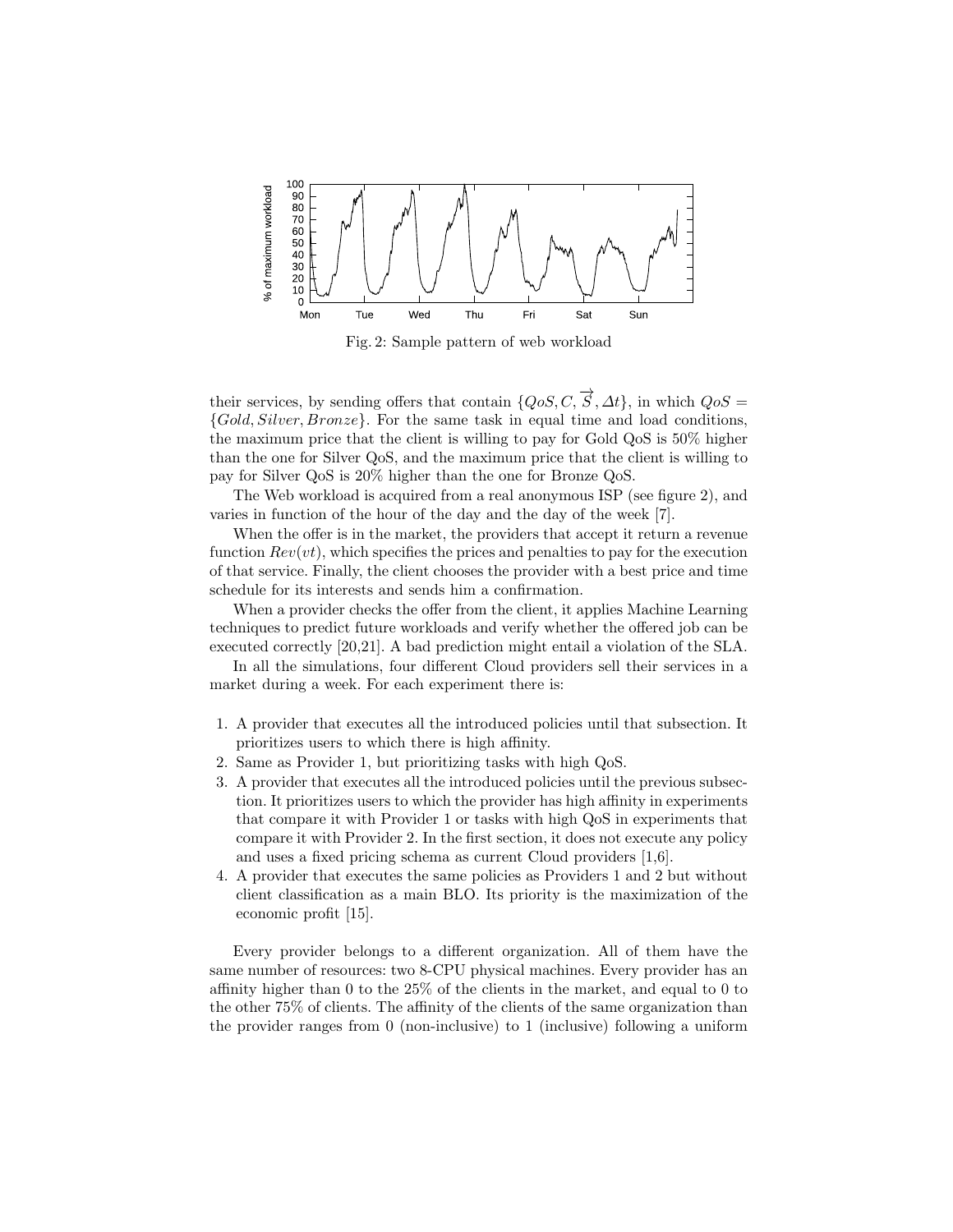distribution. Summarizing, the average affinity of all the clients is  $\sim 0.21$  for every provider.

Each client asks for Gold, Silver or Bronze QoS, independently of their organization. 1/6 of the clients ask for Gold QoS, 2/6 ask for Silver QoS, and 3/6 ask for Bronze QoS.

It is important to evaluate how the providers behave and how effective the policies are in different scenarios. For example, if there are many providers and few clients, the prices and the load of the system will be low; if there are too many clients and the providers cannot host all of them, prices and the system workload will be high. To evaluate the policies in all the scenarios, the experiments are repeated with different offer/demand ratios for each policy, gradually from low to high demand.

### 5.2 Price Discrimination (PrDsc)

Figure 3a compares the average affinity of the clients that buy services in providers that are competing in the market (see Section 5). Every provider has different policies for Price Discrimination:  $NoPrDsc$  policy,  $PrDsc^{RM}$ , and  $PrDsc^{Aff}$ . The x axis shows the number of clients in each experiment, and the  $y$  axis represents the average affinity of the clients that used each resource. Each column group represents the obtained results of the providers in different experiments. The figure shows that the provider that implements  $PrDsc^{Aff}$  increments the average affinity of its clients by 50%. The average affinity of clients in providers without  $PrDsc^{Aff}$  is almost the same as the average affinity of all the clients in the market ( $\sim 0.21$ ).



Fig. 3: Average affinity and revenue when using different  $PrDsc$  policies

Figure 3b is structured similarly to Figure 3a, but instead of showing the average affinity for each provider in each experiment, it shows the revenue of the providers  $(y \text{ axis})$ . It shows that revenue is noticeably decreased if compared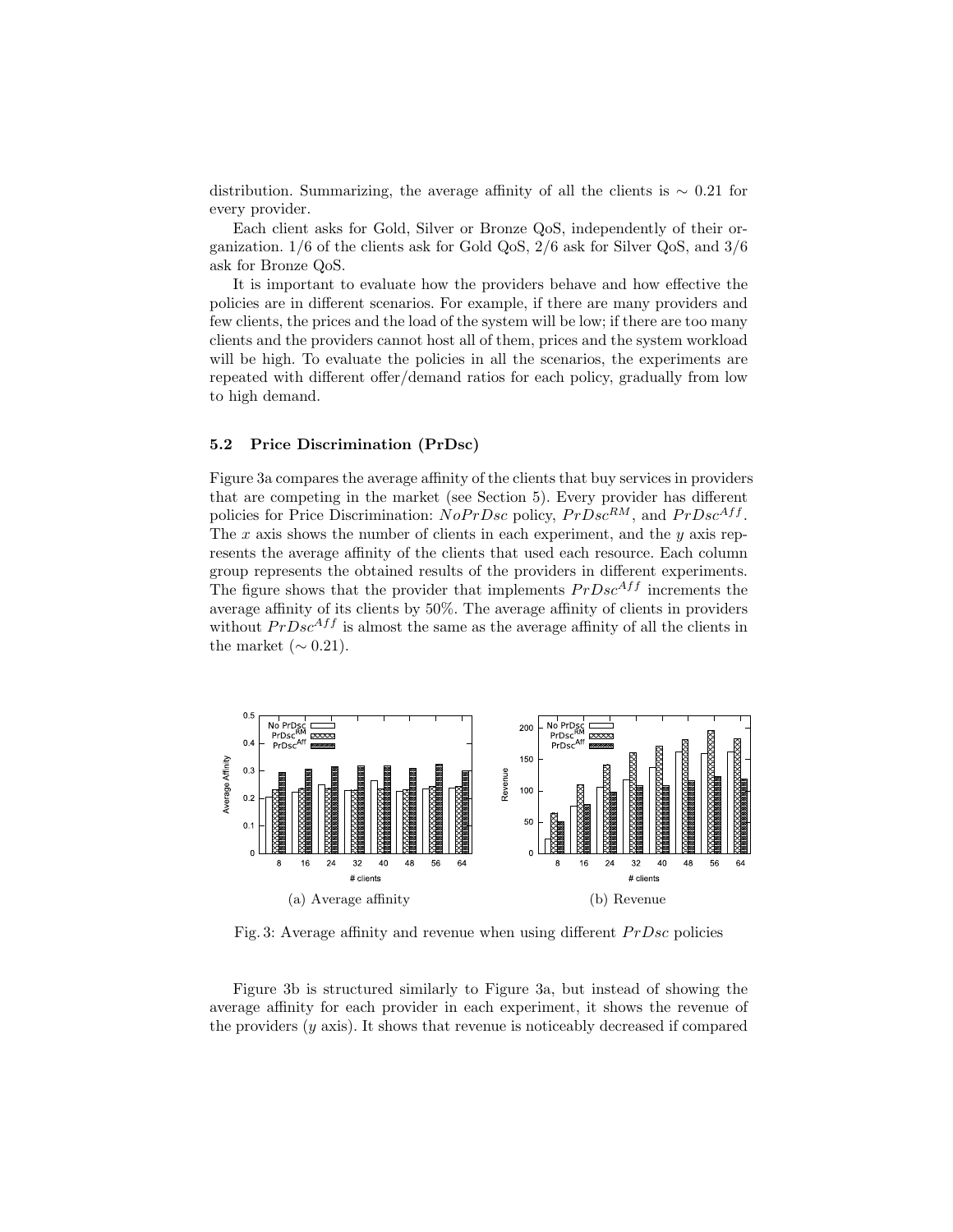with fixed-pricing and revenue maximization providers. It is demonstrated that the increment of the average affinity of the clients of  $PrDsc^{Aff}$  penalizes the revenue. To compensate the impact in revenue of  $PrDsc<sup>Aff</sup>$ , hardware resources may be oversold as explained in next section.

#### 5.3 Resources Overselling (Ovrs)

Figure 4a has a similar structure to Figure 3a: it shows the average affinity of the clients according to the policy combination in the provider. The three providers apply  $PrDsc^{Aff}$  but they differ in how they implement Overselling. The provider of the previous section is labeled  $NoOvrs$ , because it does not apply Overselling. To compare the usefulness of overselling based on affinity discrimination ( $Ovrs^{Aff}$ ), the figure also includes the results of a provider that performs  $PrDsc<sup>Aff</sup>$ , but its overselling policy is driven by revenue instead of affinity (labeled as  $Ovrs^{RM}$ ). As the intention of  $Ovrs^{QoS}$  is not to attract clients to which the provider has high affinity, this policy is not included in the figure. Figure 4a shows that not considering the client affinity in the overselling policy decreases average affinity of the clients. It is not caused by any type of penalization, but it is a statistical fact: more clients enter the system, regardless their affinity.  $Ovrs^{Aff}$  maintains similar affinity levels to those of NoOvrs but increasing the revenue of the provider, as in Figure 4b.



Fig. 4: Average affinity and revenue when using different Ovrs policies

Figure 4b compares the revenue of four providers. All four implement  $PrDsc^{Aff}$ , but different overselling policies. The provider labeled as  $NoOvrs$  does not apply any overselling policy, as in previous section. The other providers apply overselling policies based on Revenue Maximization  $(Ovrs^{RM})$ , affinity discrimination  $(Ovrs^{Aff})$ , and QoS range  $(Ovrs^{QoS})$ . Figure 4b shows that all the overselling policies have a positive impact on earnings. The provider labeled as  $NoOvrs$  is the lower bound and the provider labeled as  $Ovrs^{RM}$  is the higher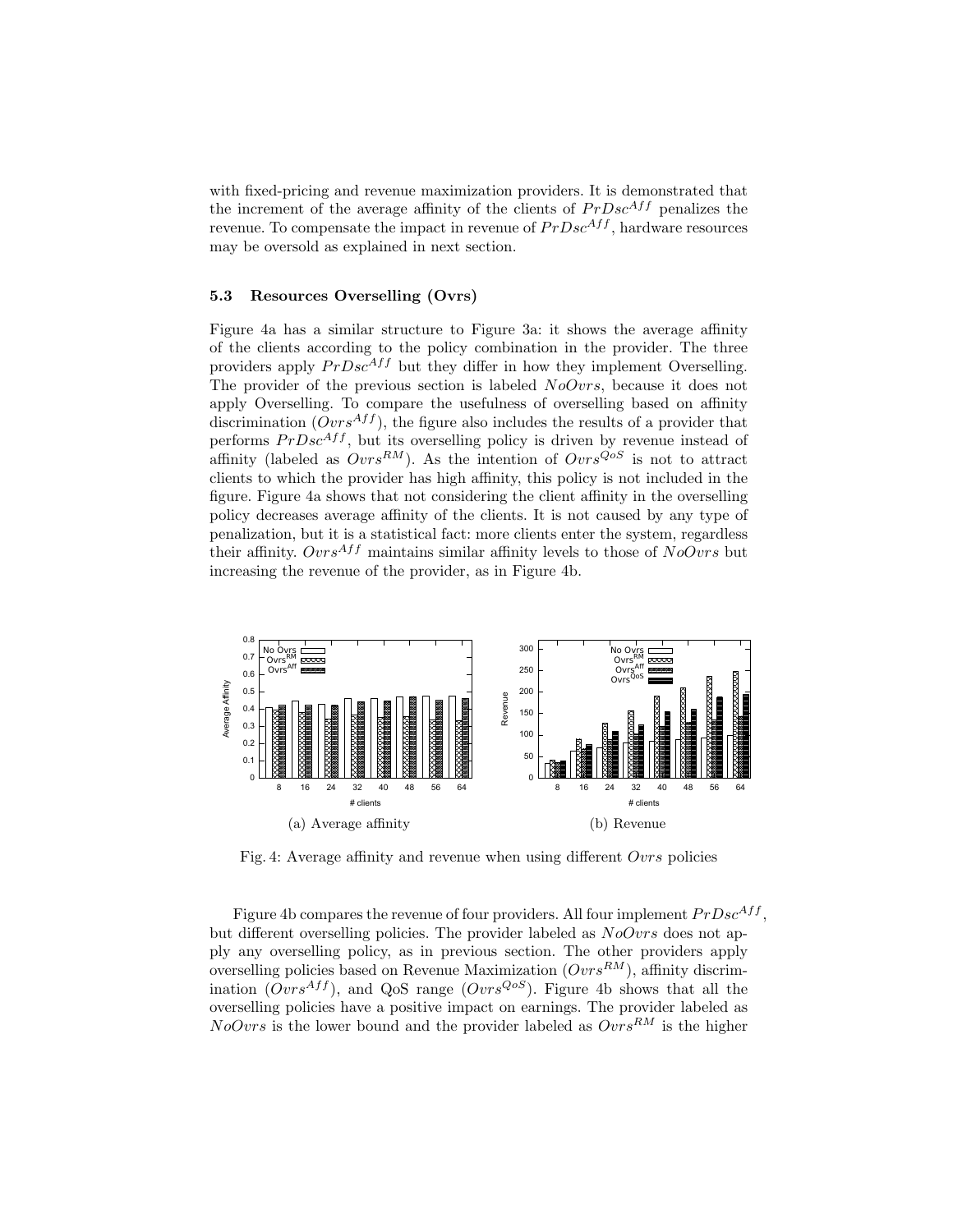bound.  $Ovrs^{Aff}$  and  $Ovrs^{QoS}$  stay in the middle of both: the clients are classified without renouncing the revenue completely. The revenue with  $Ovrs^{Aff}$ is lower than the revenue with  $Ovrs^{QoS}$  because  $Ovrs^{QoS}$  prioritizes Gold and Silver contracts, which report more revenue than Bronze ones.



Fig. 5: Number of violations when using  $Ovrs$  policies



Fig. 6: Average affinity of the violations when using  $Ovrs^{Aff}$ 

However, overselling considerably increases the number of SLA violations (Figure 5) because of two reasons: the associated error to the predictor component, and the permissiveness with clients to which the provider has high affinity in terms of workload that makes the provider to violate a highest proportion of SLAs of this kind of clients (Figure 6). The provider that applies  $Ovrs^{QoS}$ reports the highest number of violations because Gold and Silver SLAs have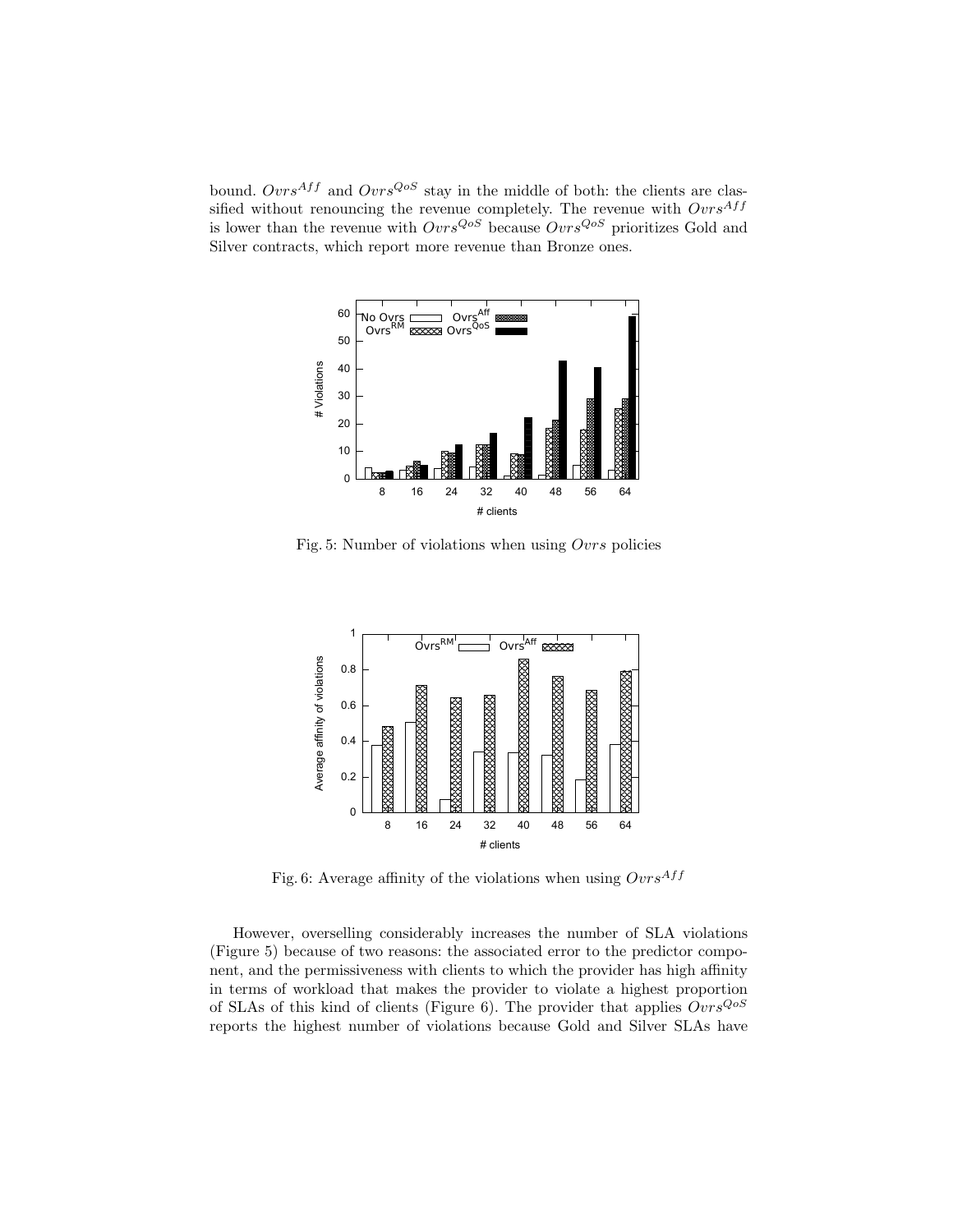

Fig. 7: Proportion of violations by QoS range when using  $Ovrs^{QoS}$ 

stricter requirements that are more difficult to accomplish, as shown in Figure 7. Despite the increase in the number of violations, the proportion of violated SLAs over the total of allocated SLAs remains below 2% in the worst case. Figure 7 is a stacked chart that shows the percentage of each QoS range from the total of violations for  $Ovrs^{QoS}$  provider in several market simulations with different number of clients. It shows that the higher the QoS rank, the higher the percentage of violated SLAs. More violations of high-QoS SLAs do not mean that the QoS for Gold SLAs is lower than the QoS for Silver SLAs: it is more difficult to achieve the QoS requirements of Gold SLAs because the QoS requirements are higher, but an achievement of 90% of the QoS for Gold is still higher than the 100% of the QoS for Silver or Bronze.

The negative effects of  $Ovrs^{Aff}$  and  $Ovrs^{QoS}$  can be minimized by applying policies for runtime management of resources from our previous work [15]: usage of VMs elasticity, selective SLA violation and live migration of VMs for dynamically reconfiguring the Cloud data centers and minimize the number of violations.

# 6 Conclusions and future work

In this paper, we have introduced a set of policies for managing SLAs in a Cloud provider considering the classification of clients. Two facets can be used to classify the clients: client affinity and QoS. These policies have been evaluated through experiments that show the improvement of adding each policy to the set of previously introduced policies. We have introduced  $PrDsc$  and  $Ovrs$  for increasing the proportion of high-priority SLAs in the provider. After the application of all the policies, the EERM increases the number of priority clients (high-affinity or Gold and Silver, depending on the chosen type of priority), keeping a reasonable compromise between giving access preference to priority users and keep a high revenue from non-priority users.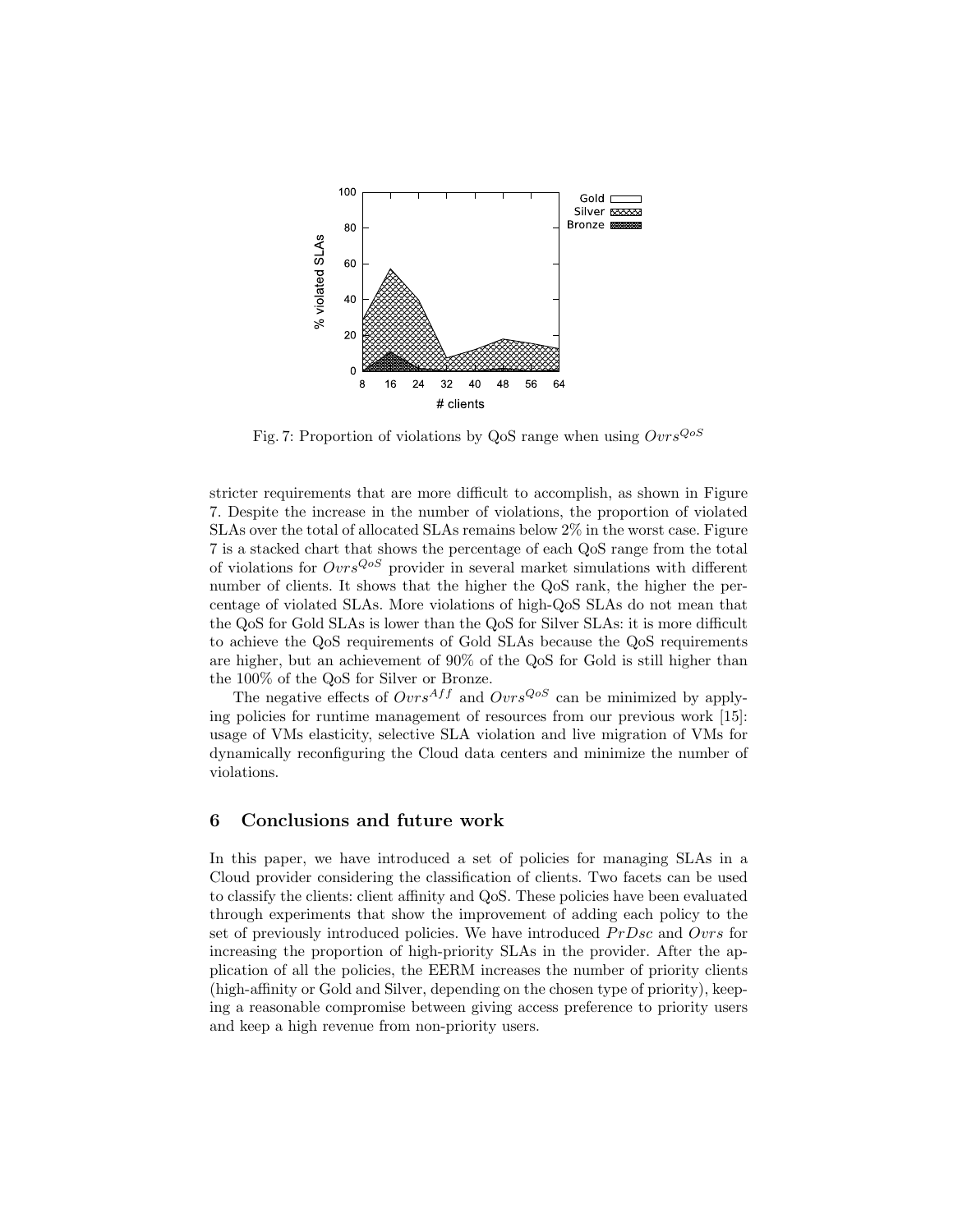We conclude that Client Classification policies in SLA negotiation achieve their objectives: the percentage of priority users is increased when applying them in negotiation time. Classification by QoS is suitable for a pure Cloud provider whose business is only based on selling its resources (it does not use them for its internal applications). Classification by affinity is more suitable for organizations that mix internal and external applications on their resources.

The policies presented in this paper rely on some constant values that may not lead to the optimum achievement of the BLOs. However, getting the optimum results is not the main objective in this paper. The key value of this work is to show the tendencies of applying the explained policies in terms of increment of high-priority clients that use the system. The aim to further improve brings a research opportunity for future work: adding dynamism to rules to allow them self-adapting at runtime. Dynamic Rules will allow providers to autonomously adapt to the changes in the environment and achieve the optimum results according to their own BLOs.

Applying the policies enhances client classification but also increases the number of SLA violations and the proportion of violations of high-priority SLAs. Since the violations percentage is acceptable (below 2% of the allocated SLAs), we can state that the advantages of applying  $PrDsc$  and  $Ovrs$  outweight the disadvantages for achieving the BLO for which both policies have been designed.

Our previous work in Rule-based SLA Management [15] introduced several policies for mitigating the negative effects of Ovrs policies. Our future work will enhance existent policies for resources elasticity, selective SLA violation and live migration of VMs, by adding them client awareness to allow highest achievement of Client Classification BLOs.

#### Acknowledgements

This work is supported by the Ministry of Science and Technology of Spain and the European Union (FEDER funds) under contract TIN2007-60625, by the Generalitat de Catalunya under contract 2009-SGR-980, and by the European Commission under FP7-ICT-2009-5 contract 257115 (OPTIMIS).

# References

- 1. Amazon EC2 instances (last visit: Feb. 2011), http://aws.amazon.com/ec2/instance-types/
- 2. Client classification and reclassification policy of rabobank polska sa (last visit: Feb. 2011), http://goo.gl/AKu86
- 3. Drools rule engine, http://www.jboss.org/drools
- 4. Economically Enhanced Resource Manager (last visit: Aug. 2011), http://www.sf.net/projects/eerm
- 5. Spotify, http://www.spotify.com
- 6. Windows azure (last visit: Feb. 2011), http://www.microsoft.com/windowsazure/